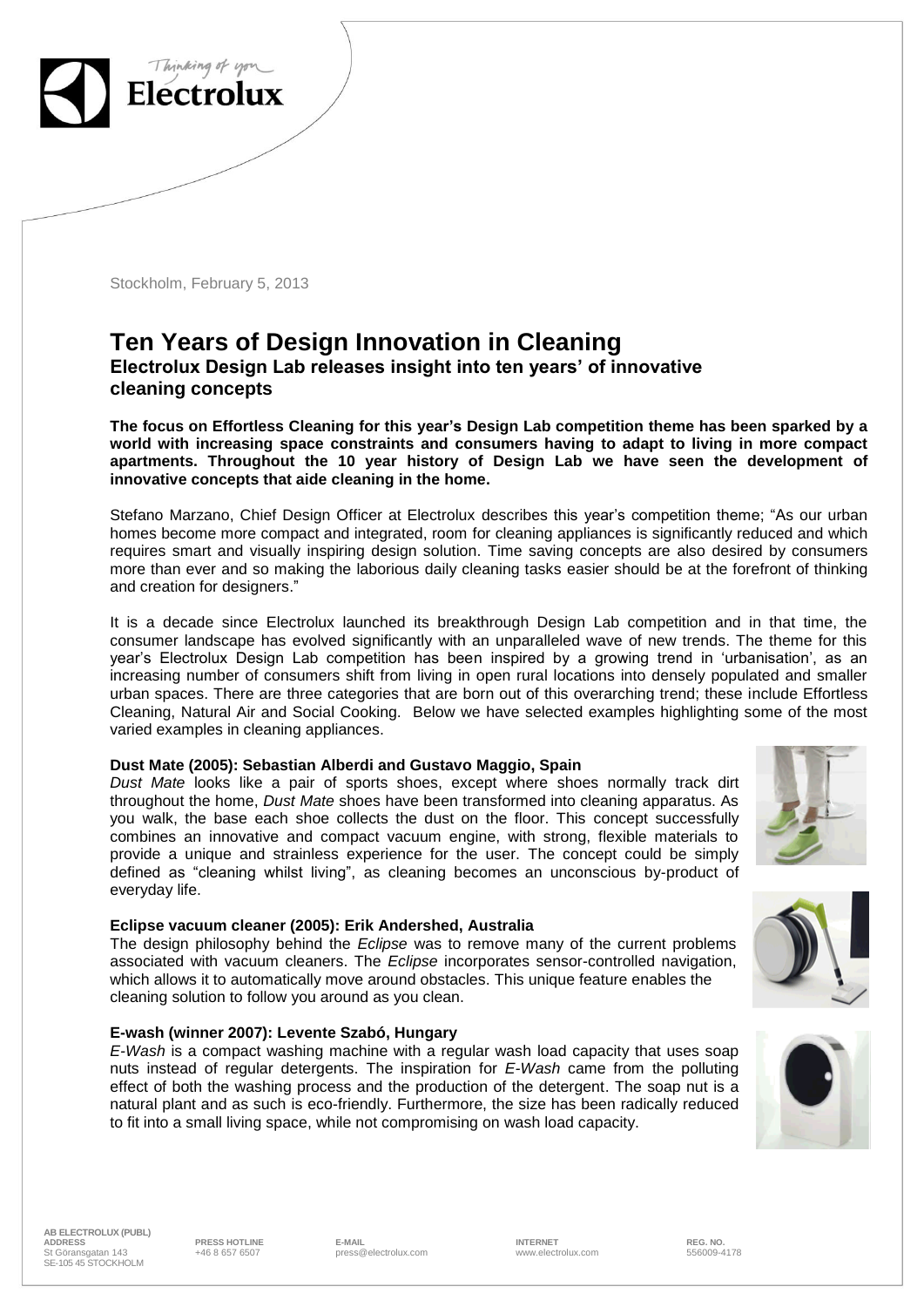

Thinking of you

*Naturewash* is a waterless washing machine that uses negative ions to wash nanocoated fabrics. Horizontal in shape, the washing machine has three touch-screen settings: clean clothes, grass scent and flower scent. A user can lie or sit on *Naturewash* to clean or refresh the clothes they are wearing. In order to obtain a more thorough clean, clothes can also be placed flat on the washer.

### **Renew (2009): Louis Filosa, USA**

*Renew* is a smart steamer that refreshes and cleans clothes. With two steam blades, *Renew* "blasts" garments clean. An infrared scanner and radio frequency identification gather information about a garment from specifically designed clothing tags. *Renew* is safe to use and disables the steamer if an unidentified object is detected. An OLED touch screen allows interaction; *Renew* conserves space and is made of recycled aluminum and glass.

## **Bifoliate (2009): Toma Brundzaite, Lithuania**

*Bifoliate*is a space-saving, wall-mounted double dishwasher, which allows the user to put dirty dishes in one compartment and use the other as a shelf for clean dishes. *Bifoliate* was inspired by the fact that putting clean dishes from the dishwasher away in the cupboard is often a tedious job. *Bifoliate*uses ultrasonic wave technology to clean, making it more efficient and eco-friendly than today's dishwashers.

## **Robo TAPcleaner (2011): Gyu Ha Choi, South Korea**

*Robo TAP* is a smart evolution of the robotic vacuum cleaner used to target an exact area for cleaning. It allows the user to precision steer the robot vac to a specific location simply by tapping the floor with a foot. An IPS system aligned with a simple remote control is attached to the shoe or slipper of the user. Two taps on a dirty spot directs the *Robo TAP* to the precise area for cleaning. Two more taps will cancel the order and three taps returns the vacuum cleaner to its automatic program.

#### **The Spot Cleaner (winner 2011): Adrian Mankovecky, Slovakia**

Whether you are a keen back packer or a frequent business traveler you will be won over by this small portable cleaner. The *Spot Cleaner* stays true to its name and allows the user to clean specific spots, without having to use a full size washing machine. Firstly separate the two components, place on either side of the garment and choose the suitable cleaning program. Negative Ions and steam refresh clothing and remove stains. Powered with a sugar crystal battery, you can use it practically anywhere in the world.

## **About Electrolux Design Lab**

Established in 2003, Electrolux Design Lab is an annual global design competition open to undergraduate and graduate design students world-wide. In 2012, Design Lab celebrated ten years of encouraging and facilitating young designers in the pursuit of innovative concepts for our future homes. The deadline for this year's submissions is 15<sup>th</sup> March 2013 and the winner of the competition will be chosen at a final event in front of a jury of professionals in October 2013. First prize is 5,000 euros and a six-month paid internship at an Electrolux global design centre. Second prize is 3,000 euros, third prize of 2,000 euros and a People's Choice award of 1,000 euros will be given to the submission with most online votes.

For media enquiries, please contact: [designlab@electrolux.se](mailto:designlab@electrolux.se)











**AB ELECTROLUX (PUBL) ADDRESS PRESS HOTLINE E-MAIL INTERNET REG. NO.** St Göransgatan 143 SE-105 45 STOCKHOLM

+46 8 657 6507 press@electrolux.com www.electrolux.com 556009-4178